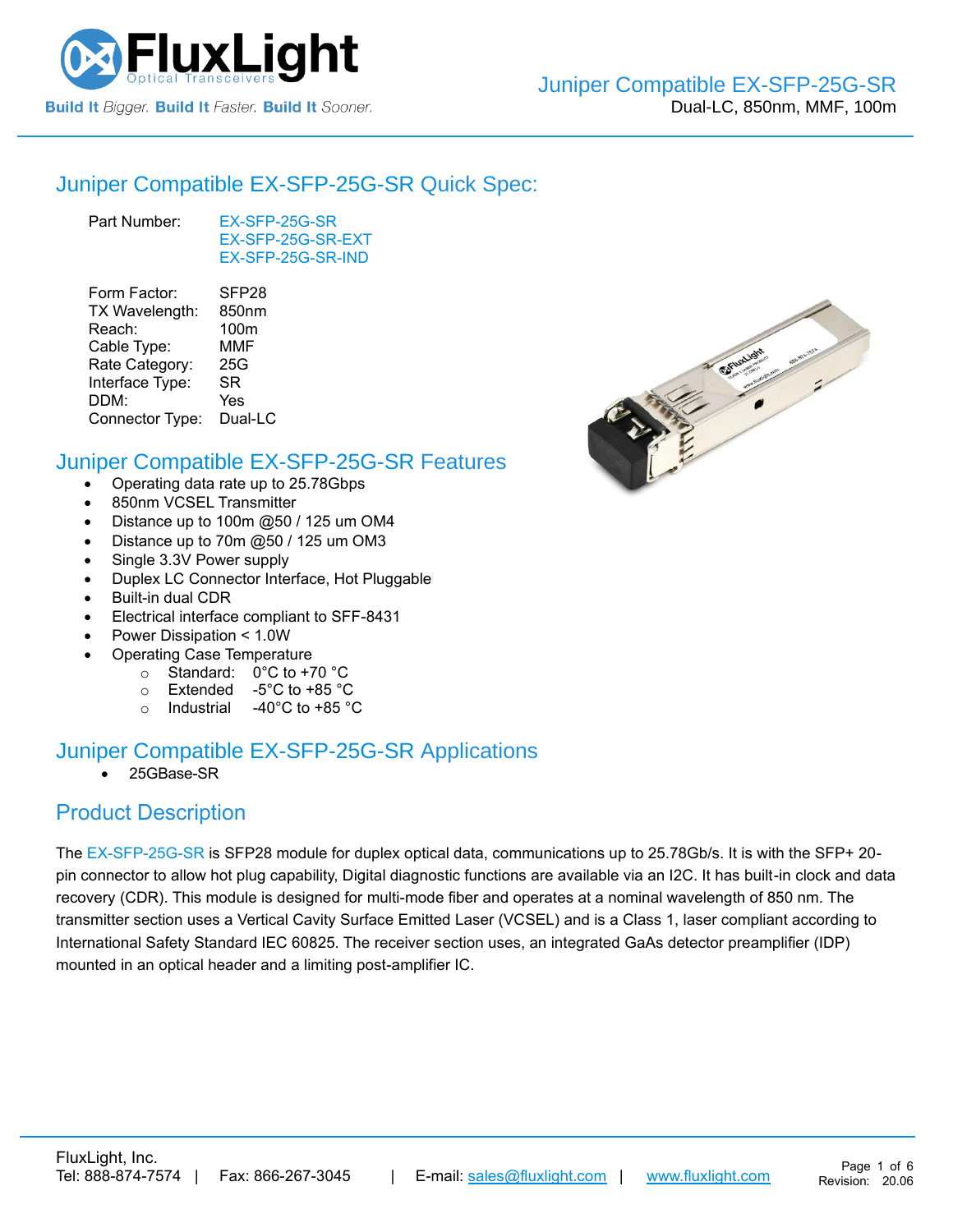

#### ABSOLUTE MAXIMUM RATINGS

The operation in excess of any absolute maximum ratings might cause permanent damage to this module.

| <b>Parameter</b>                     | <b>Symbol</b> | <b>Min</b> | Max | Unit    | <b>Notes</b> |
|--------------------------------------|---------------|------------|-----|---------|--------------|
| Storage Temperature                  | TS            | -40        | 85  | $\circ$ |              |
| <b>Operating Case Temperature</b>    | TOP           |            | 70  | $\circ$ |              |
| <b>Power Supply Voltage</b>          | Vcc           | $-0.5$     | 3.6 |         |              |
| Relative Humidity (non-condensation) | RH            |            | 85  | %       |              |

# RECOMMENDED OPERATING CONDITIONS

| <b>Parameter</b>                  | <b>Symbol</b> | <b>Min</b> | <b>Typical</b> | <b>Max</b> | <b>Unit</b> | <b>Notes</b> |
|-----------------------------------|---------------|------------|----------------|------------|-------------|--------------|
| <b>Operating Case Temperature</b> | TOP           | 0          |                | 70         | degC        |              |
| Power Supply Voltage              | VCC           | 3.135      | 3.3            | 3.465      |             |              |
| Data Rate,                        |               |            |                | 25.7812    | Gb/s        |              |
| Data Rate Accuracy                |               | $-100$     |                | 100        | ppm         |              |
| Tx DISABLE Input Voltage - High   |               | 2          |                |            |             |              |
| Tx DISABLE Input Voltage - Low    |               |            |                | 0.8        |             |              |
| 50 / 125 um MMF OM3               | D             | っ          |                | 70         | m           |              |
| 50 / 125 um MMF OM4               |               | າ          |                | 100        | m           |              |

## Optical Characteristics

All parameters are specified under the recommended operating conditions unless otherwise specified..

| <b>Parameter</b>                                | <b>Symbol</b> | <b>Min</b>         | <b>Typical</b> | <b>Max</b> | <b>Unit</b>     | <b>Notes</b> |
|-------------------------------------------------|---------------|--------------------|----------------|------------|-----------------|--------------|
| <b>Power Consumption</b>                        |               |                    |                | 1.0        | W               |              |
| <b>Supply Current</b>                           | lcc.          |                    |                | 300        | mA              |              |
|                                                 |               | <b>Transmitter</b> |                |            |                 |              |
| Centre Wavelength                               | λС            | 840                | 850            | 860        | nm              |              |
| Spectral Width<br>(RMS)@25Gb/s                  | Δλ            | 8.2                |                | 0.6        | nm              |              |
| 50<br>Average<br>Output<br>Power:<br><b>MMF</b> | Pout          | $-8.4$             |                | 2.4        | dB <sub>m</sub> |              |
| <b>Extinction Ratio</b>                         | <b>ER</b>     | 2                  |                |            | dB              |              |
|                                                 |               | <b>Receiver</b>    |                |            |                 |              |
| Centre Wavelength                               | λC            | 840                | 850            | 860        | nm              |              |
| Receiver Sensitivity (OMA)                      | Smin          |                    |                | $-8.4$     | dBm             |              |
| <b>Average Receiver Power</b>                   | Pin.          | $-10.3$            |                | 3          | dBm             |              |
| <b>Optical Return Loss</b>                      | <b>ORL</b>    |                    |                | -12        | At 1MHz         |              |
| <b>LOS De-Assert</b>                            | LOSD          |                    |                | -13        | dB              |              |
| <b>LOS Assert</b>                               | <b>LOSA</b>   | $-30$              |                |            | dB              |              |
| <b>LOS Hysteresis</b>                           |               | 0.5                |                |            | dB              |              |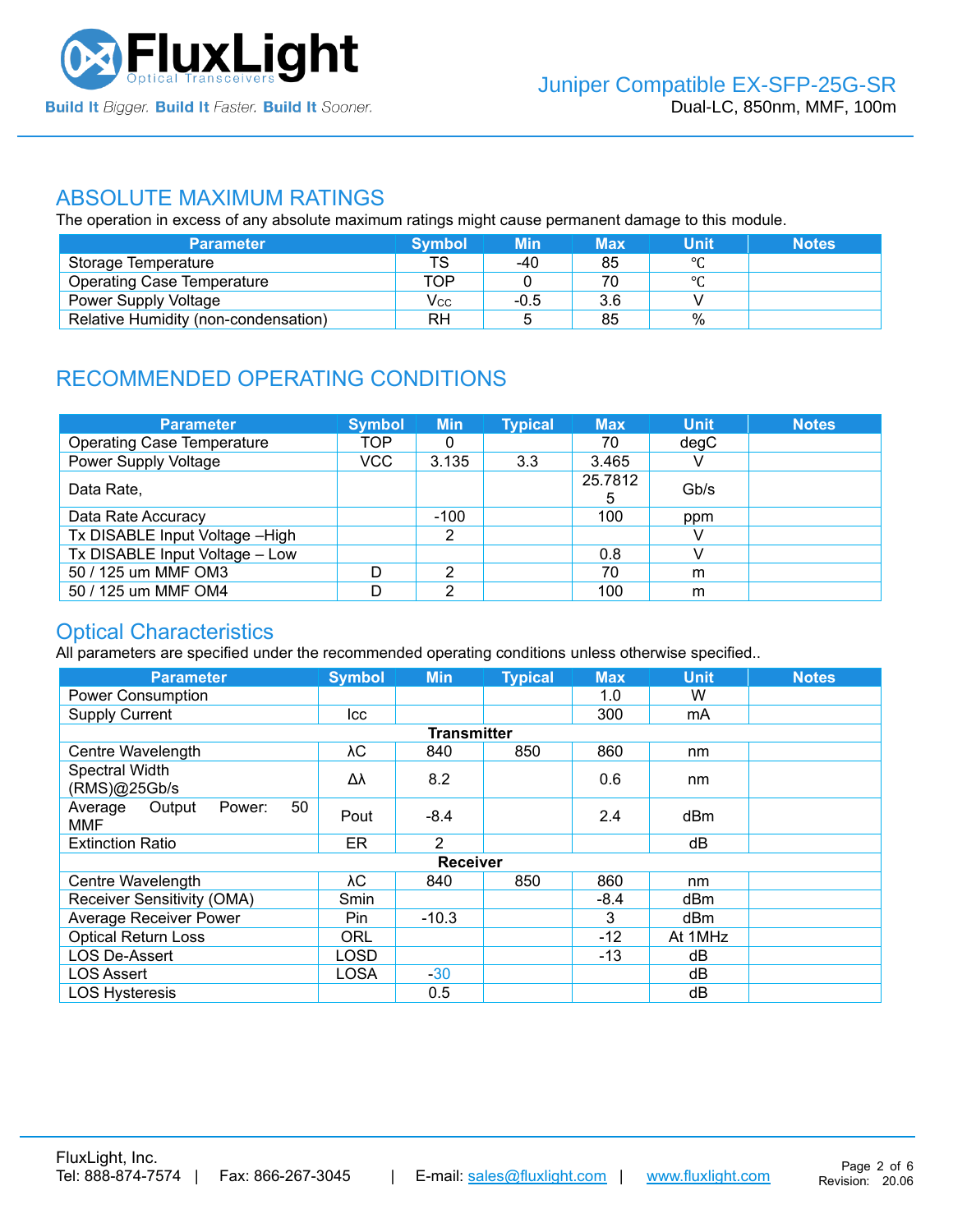

## Digital Diagnostic Functions

Digital diagnostics monitoring function is available on FluxLight's product. A 2-wire serial interface provides user to contact with module. It is compliant to SFF-8472 Rev10.2 with internal calibration mode. For external calibration mode please contact our sales stuff.

| <b>Parameter</b>                      | <b>Symbol</b> | <b>Min</b> | <b>Max</b> | Unit | <b>Notes</b> |
|---------------------------------------|---------------|------------|------------|------|--------------|
| Temperature monitor absolute error    | DMI Temp      | -3         | $+3$       | °C   |              |
| Supply voltage monitor absolute error | DMI VCC       | -0.1       | $+0.1$     |      |              |
| TX power monitor absolute error       | DMI RX        | -3         | $+3$       | dB   |              |
| RX power monitor absolute error       | DMI RX        | -3         | $+3$       | dB   |              |
| Bias current monitor                  | DMI Ibias     | $-10%$     | $+10%$     | mA   |              |

## Recommended Circuit

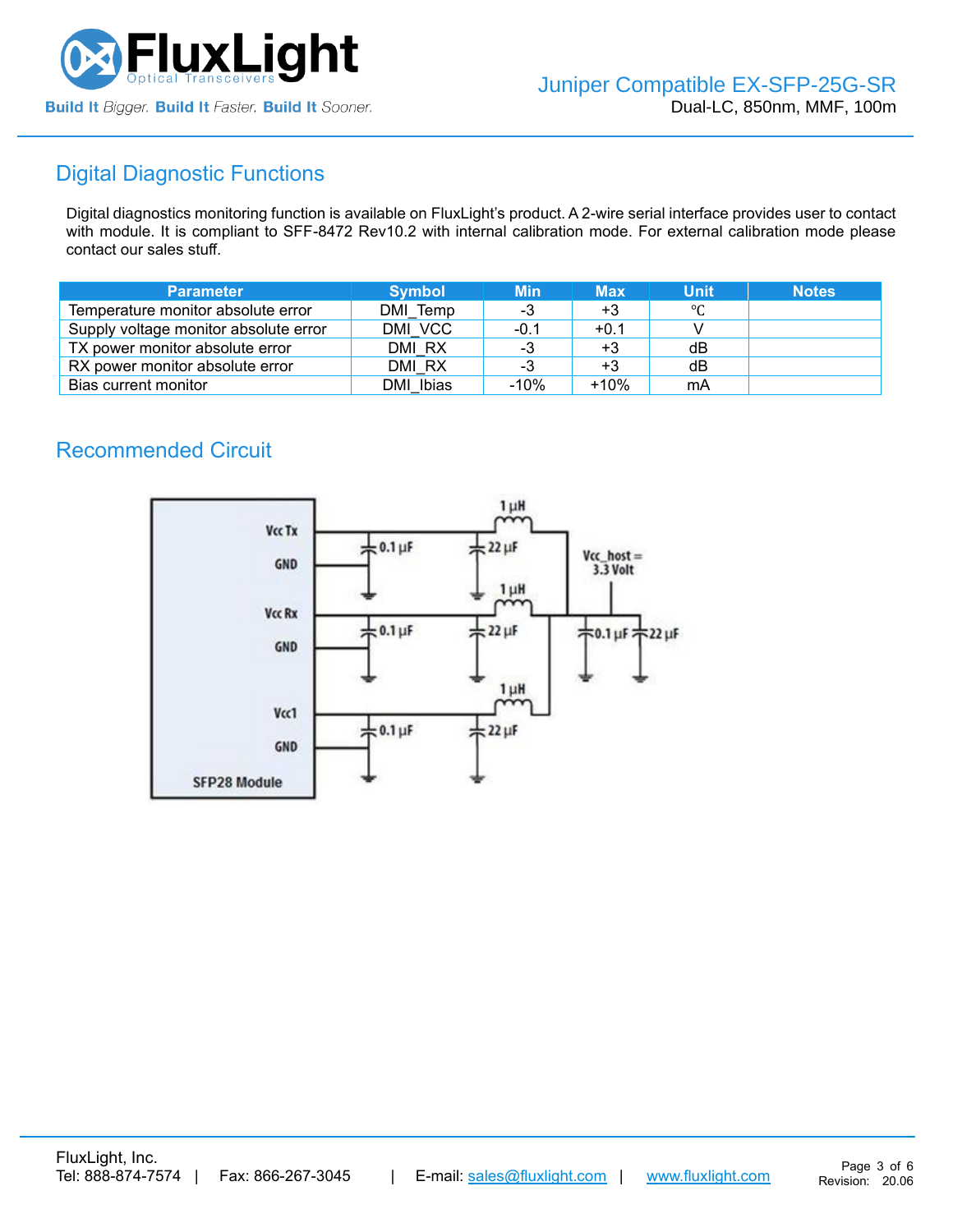

# Mechanical Dimensions



|         |      | $L1 \mid L2$ |                                                                                           | W | W1 | W2 | H                     | H1 | H2 |
|---------|------|--------------|-------------------------------------------------------------------------------------------|---|----|----|-----------------------|----|----|
| MAX     | 56.9 |              | $\vert 31.2 \vert 41.95 \vert 13.8 \vert 10.2 \vert 14.5 \vert 8.7 \vert 0.55 \vert 11.5$ |   |    |    |                       |    |    |
| Typical |      |              | $56.7$   31.0   41.80   13.7   10.0   14.3   8.6   0.5   11.3                             |   |    |    |                       |    |    |
| MIN     | 56.5 |              | $\vert 30.8 \vert 41.65 \vert 13.6 \vert 9.8 \vert 14.1 \vert$                            |   |    |    | $8.5 \t 0.45 \t 11.1$ |    |    |

(Unit: mm [inch])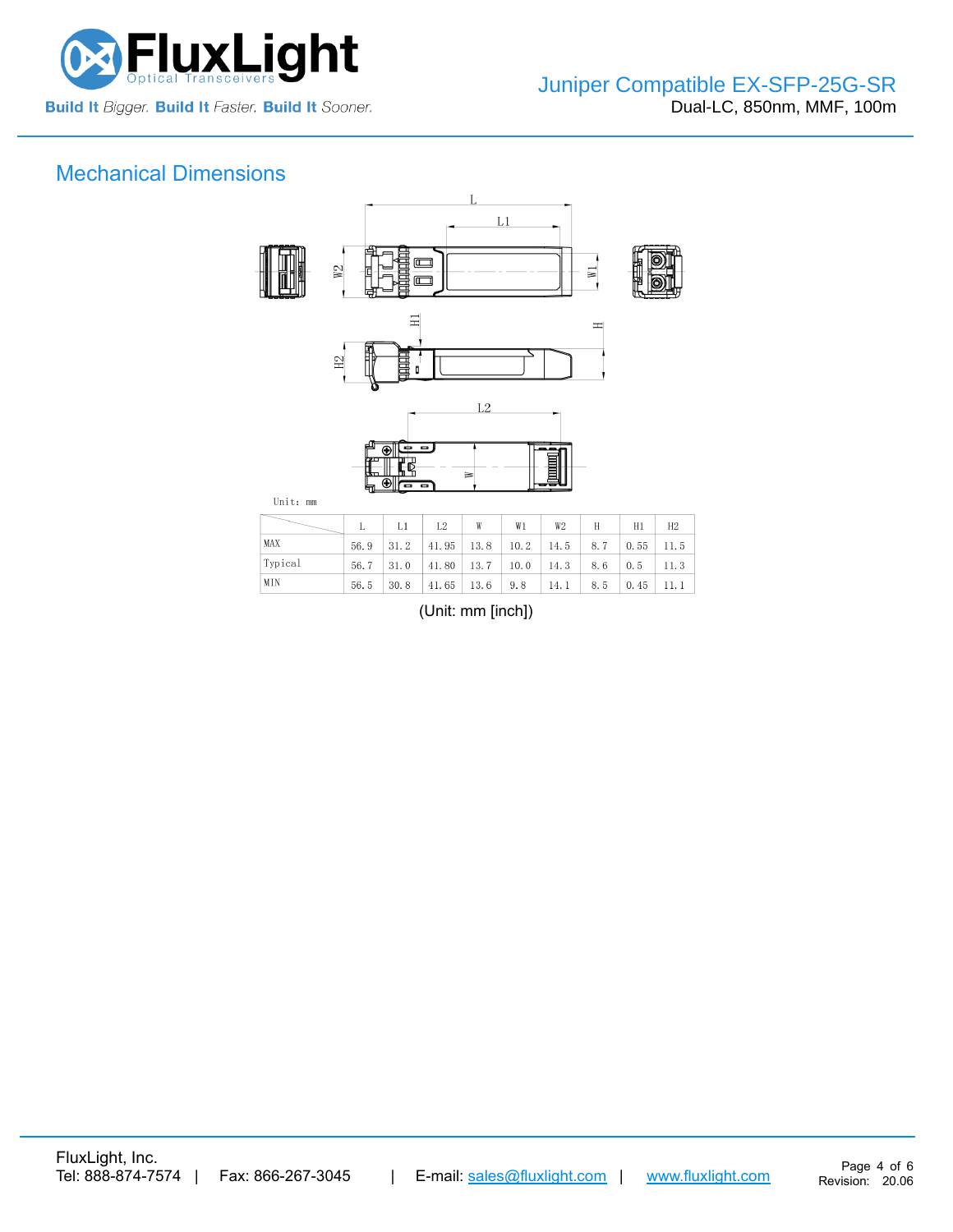

## Pin Assignment and Description



## Pin Assignment

| PIN#           | <b>Symbol</b>   | <b>Description</b>                   | <b>Notes</b>   |
|----------------|-----------------|--------------------------------------|----------------|
| 1              | VeeT            | <b>Transmitter Ground</b>            |                |
| 2              | TX_Fault        | N/A                                  | 1              |
| 3              | TX_DIS          | <b>Transmitter Disable</b>           | 2              |
| 4              | <b>SDA</b>      | <b>Tow Wire Serial Data</b>          |                |
| 5              | <b>SCL</b>      | <b>Tow Wire Serial Clock</b>         |                |
| 6              | MOD_DEF0        | Module present, connect to VeeT      |                |
| $\overline{7}$ | R <sub>S0</sub> | N/A                                  | 1              |
| 8              | LOS             | LOS of Signal                        | $\overline{2}$ |
| 9              | RS <sub>1</sub> | N/A                                  |                |
| 10             | VeeR            | <b>Reciever Ground</b>               |                |
| 11             | VeeR            | <b>Reciever Ground</b>               |                |
| 12             | RD-             | Reciever Data Inverted               |                |
| 13             | RD+             | <b>Reciever Data Non-Inverted</b>    |                |
| 14             | VeeR            | <b>Reciever Ground</b>               |                |
| 15             | <b>VccR</b>     | Reciever Supply 3.3V                 |                |
| 16             | VccT            | Transmitter Supply 3.3V              |                |
| 17             | VeeT            | <b>Transmitter Ground</b>            |                |
| 18             | TD+             | <b>Transmitter Data Non-Inverted</b> |                |
| 19             | TD-             | <b>Transmitter Data Inverted</b>     |                |
| 20             | VeeT            | <b>Transmitter Ground</b>            |                |

#### **Notes:**

1.Signals not supported in SFP+ Copper pulled-down to VeeT with 30K ohms resistor

2.Passive cable assemblies do not support LOS and TX\_DIS